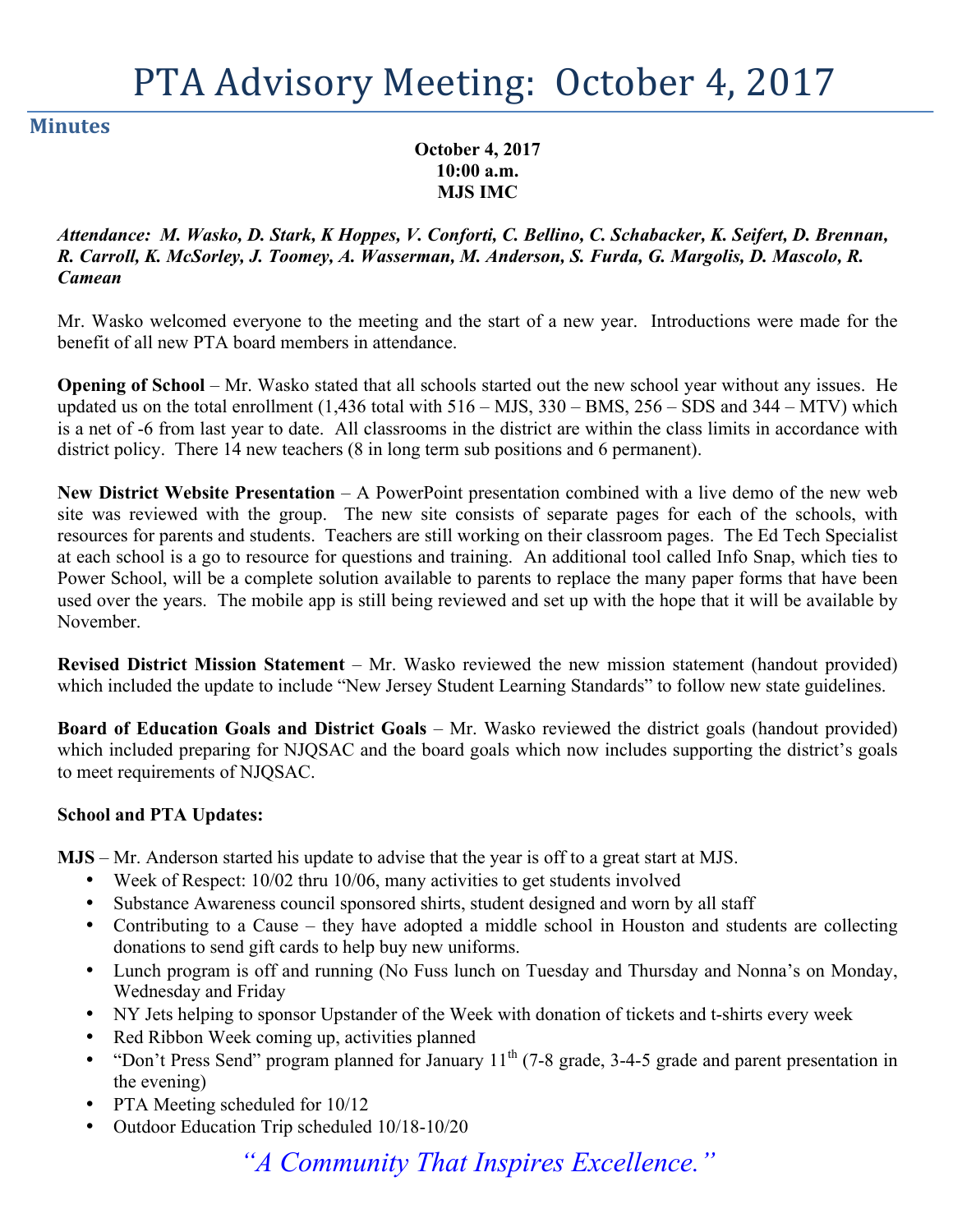• Parent/Teacher Conferences 10/24 and 10/26

**BMS** – Mr. Stark and Mrs. Seifert gave school and PTA updates which included:

- PARCC and NJ ASK results from last year were mailed to families last week
- Results from Inview testing done last January not here yet, but expected in a week or so
- Super Kids coaching for grades 1-2
- All schools scheduling and working on field trips for the year
- All schools participating in Haul for Hurricanes
- BMS has 2 new water fountains, have already seen results … 1,000 less plastic bottles used so far this year
- Sadly, 2 of the basketball backboards have been destroved, with over \$10,000 in damages. There is an ongoing investigation.
- Over the summer, the PTA presidents met for the first to learn and discuss programs and processes.
- Only One You! Program for all schools, all students participate
- Spirit wear sale was successful
- Planning their Trunk or Treat for October
- Planning their book fair in October
- Bringing back the Shoppers Blitz in November

**MTV** – Ms. Bellino and Mrs. McSorley gave school and PTA updates which included:

- Update on Week of Respect
- Kindergarten Author Visit 09/22 She's Pure Sunshine
- Zentagle workshops for 3-5 09/22
- Weather assembly for 1-2 09/22
- 5<sup>th</sup> Grade Cleanup 10/05
- 31 Bags Fundraiser
- Kid Stuff books
- Stop & Shop program
- Box Tops for Education
- Shutterfly
- Amazon Smile

**SDS** – Mr. Camean and Mrs. Conforti gave school and PTA updates which included:

- Welcome Back assemblies to start the new year and launch Character Education program (special schedule every Wednesday)
- 3M Corporation providing grant of \$3455 per school
- Halloween is coming … what theme will our teachers choose this year and does it include a flash mob?
- Something new! Learning carnival with lots of topics is being reviewed and considered for Salem
- Room Parents in place and meeting 09/13
- Weather Assembly by Meteorologist John Marshall for all grades 09/27
- Family Directory ready to go to print
- Hot Lunch program up and running
- Catalog Fundraiser and Kid Stuff Book fundraisers launched
- Spirit Sale launching in the next two weeks
- PTA Meeting 09/25
- New Executive Board needed for next school year

#### **Special Education** – Mr. Margolis

*"A Community That Inspires Excellence."*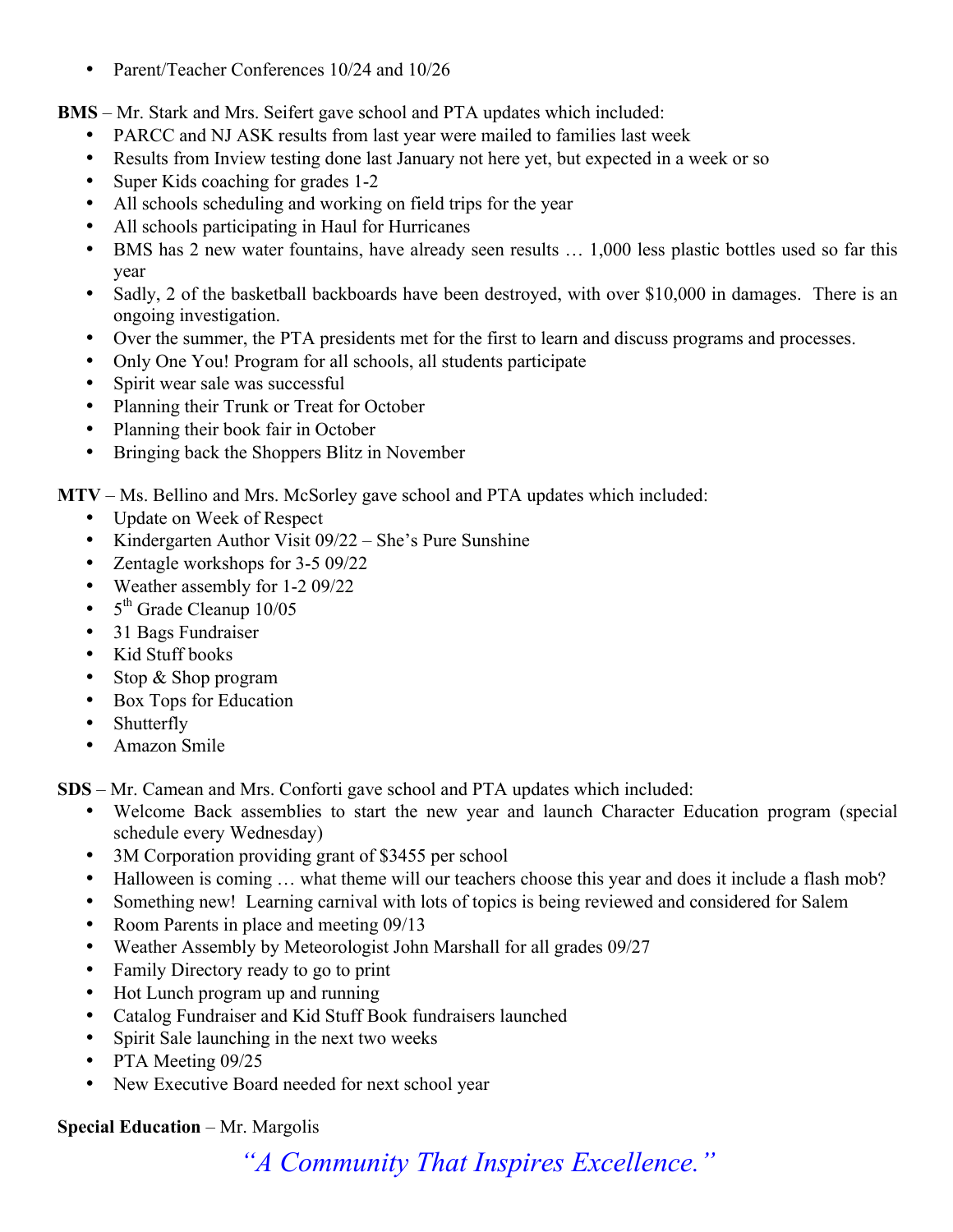- Very pleased with the progress of the inclusive pre-school program
- Reported that they are working on putting a solid transition team back in place for students transitioning to the high school, better communication between districts
- On 10/09 in-service day, 60-70% of the day will be devoted to training on suicide awareness, crisis management and intervention. More training planned for child study team and guidance counselors.
- Parent Advisory Council Work on improving communication between parents and special education department overall to share information, provide training and discuss improvements, 4 meetings planned, looking for volunteers (handout provided)

#### **Curriculum Updates**, **Staff In-Service Day** – Mr. Wassermann

- Gave thanks to the PTA
- Attended the presentation by Darryl Strawberry, acknowledged the Substance Awareness Council
- Introducing the K-2 Super Kids program for ELA, Next Generation Science Standards, Engineering for Elementary
- Bayer supporting Make Science Make Sense
- Training for teachers on 10/24, 10/25 and 10/26, substitutes will be in place to allow staff to participate in training
- On 10/09 Teacher In-Service Day an attorney and mental health experts will be part of the training for the day
- Introduced Hanover Township Educator Academy, presentations by teachers who have attended training, "teach the teacher", 80 sessions will be attended by the end of 2017
- On 10/12, principals and members of safety team will attend training on bullying
- Save the date! HTEF Annual 5K will be 06/09, please support this wonderful event and program
- DEAC District Education Advisory Committee looking for parent volunteers to attend meetings and represent the families, meetings are held at MJS, reach out if interested

# **NJ ASK and PARCC** – Mr. Stark

- PARCC dates for this school year are posted on district web site
- New standard testing for Science, no more NJ ASK. Students in Grades 5, 8 and 11 will be tested, meeting on 10/17 planned
- PARCC results for spring 2018 will be allowed to be used for deciding placement for students

# **QSAC** – Mr. Wasko

We have begun preparing to meet this new requirement. Part 1 requires us to make a statement of assurance by the end of October. There will be site visits, usually in Jan-Mar, issued by the NJ Department of Education, this is one of the major district goals for the 2017-18 school year

# **SwiftK12** – Mr. Wasko

- There are 2 types of alerts (emergency and general information), be sure that you are receiving the alerts, reach out to your school to have information updated
- Discussion about the sensitivity of information/details provided in alerts, Mr. Wasko suggested that we reach out with examples of concerns that he could address

# **Recreation Update** – Mrs. Brennan

- Fall programs are in full swing
- Proposing to do a combined event for Halloween for next year

# **BOE: Special Presentations** – Mr. Wasko

The district web site will feature a list of dates for special presentations. Stay tuned each month.

*"A Community That Inspires Excellence."*